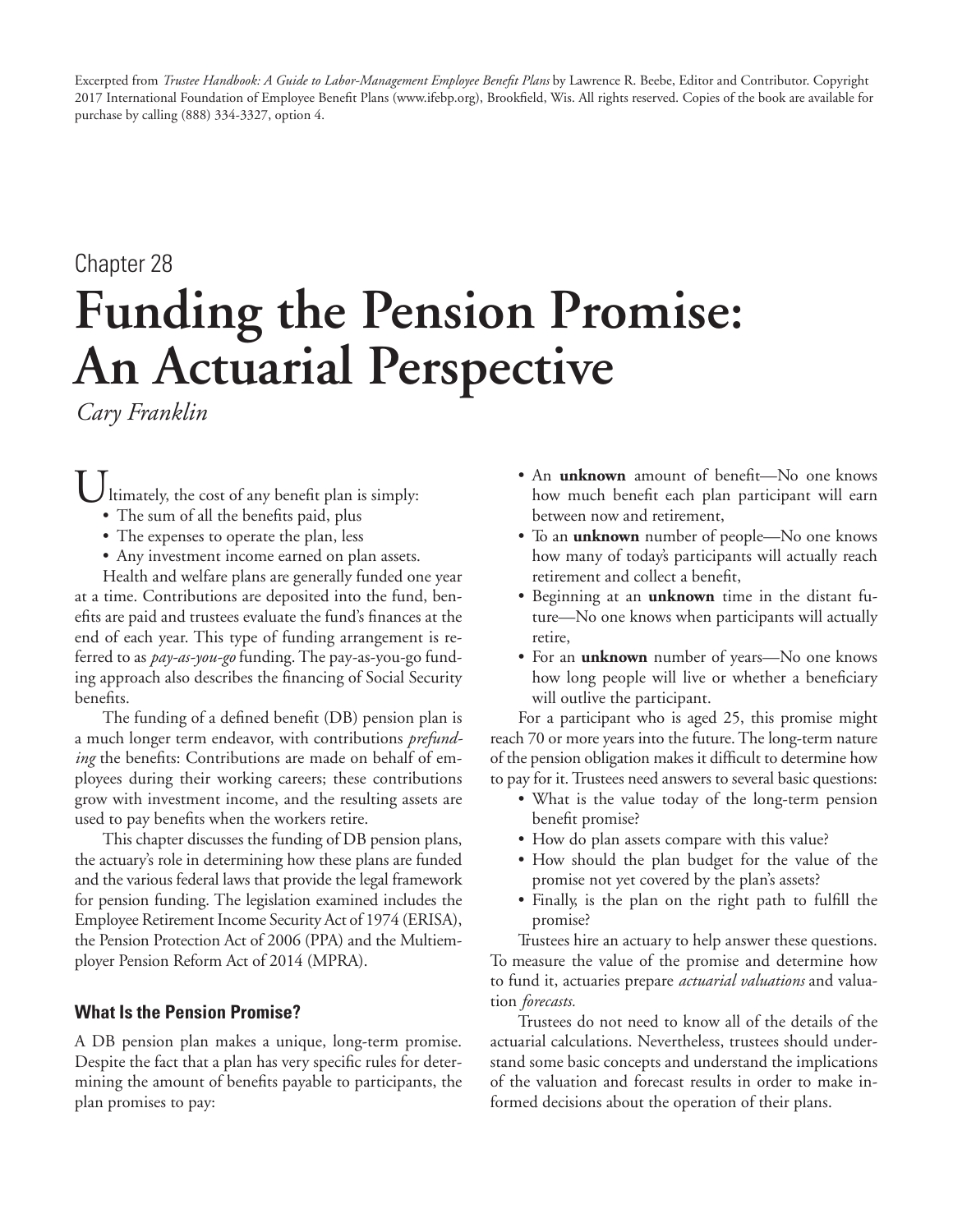## **Why Pre-Fund?**

Theoretically, a plan could use the pay-as-you-go approach to funding: wait until a benefit is due (at retirement) and pay it then, using the money contributed for current employees to pay for retirees' benefits, similar to how Social Security is funded. So why prefund the pension promise? There are several reasons:

- **Tax advantages.** Most (if not all) multiemployer plans are *qualified*—The plans are given favorable tax treatment by the federal government because they meet certain requirements in their benefit design and operation. This favorable treatment means (1) employer contributions to plans on behalf of participants are tax-deductible business expenses, (2) investment earnings on the plan's invested assets are not taxed and (3) participants do not pay taxes on contributions made on their behalf until they receive these dollars (including investment earnings) as benefits.
- **Benefit security.** Benefits are paid for as they are earned by the participant. By the time a participant retires, these benefits should be fully funded. Think about what this means for a participant. All the money needed to pay the participant's benefit for the rest of his or her life should be in the pension fund at the point the participant retires.
- **Budgeting.** With the pay-as-you-go approach, contributions in the early years of a plan would be small because there would be relatively few retirees. Over time, the amount of contributions needed to pay benefits would grow significantly—possibly making the promised benefits unaffordable. Prefunding is an opportunity to develop a more stable contribution stream and allows for investment income to play a significant part in funding the promised benefits. This is especially important for multiemployer plans, where contributions are typically fixed under multiyear collective bargaining agreements.
- **Legal requirements.** Finally, ERISA and the laws that followed it require plans to prefund at specified minimum levels (discussed more below).

Prefunding also means the pension benefit is not dependent on the future health or willingness of an employer to make payments after a worker retires. In addition, today's participants do not pass the cost of their benefits on to a future generation of workers (i.e., their children and grandchildren).

## **What Is the Pension Promise Worth?**

In other words, how much money does a plan need right now to keep the benefit promises made to participants? To answer, let's look at a simple example. Assume a plan promises a single payment of \$1,000 to each participant who is still working and alive at the age of 65 and that all of the plan's participants are now aged 50. To estimate the amount of money required, think about the following:

- Some participants will leave employment or die before the age of 65. The plan will not have to pay these participants. If 20% of a plan's current participants do not make it to age 65, the plan will have to pay only the remaining 80%. This means the plan needs only \$800 for each *current* participant, not \$1,000.
- Some of the promised benefit will be paid using income earned by investing plan assets. The more income earned, the less money needed today. Let's assume the plan's investments will earn a 7% return each year. The actuary calculates that \$290 invested today will grow to \$800 in 15 years. Calculating how much money is needed today so that it will grow to \$800 when the participant reaches the age of 65 is called *discounting.*

In this example, the actuary determines \$290 is needed for each participant today in order to pay \$1,000 to every participant who is still working at age 65. Since this amount is measured in today's dollars, it is the *present value*  of the benefit that will be paid in the future. It is also called the plan's *benefit liability.* Note that the lower the assumed investment return *(discount rate),* the higher the present value (benefit liability) will be—This is because the lower the assumed return, the more money must be invested now to reach the targeted benefit amount.

The actuary does this calculation for every single payment the plan is expected to pay to every single participant. This includes normal retirement benefits, early retirement benefits, benefits to survivors, benefits paid to disabled participants, benefits for death before and after retirement, etc. The actuary considers all the factors that can influence the amount of the benefit, the likelihood it will be paid and the income that will be earned on plan assets. Together, these calculations estimate what the pension promise is worth today.

#### **What Is an Actuarial Valuation?**

The work of the actuary is complicated by the fact that:

• The experience of a plan (e.g., investment return, mortality and retirement ages) will never be exactly what the actuary assumes.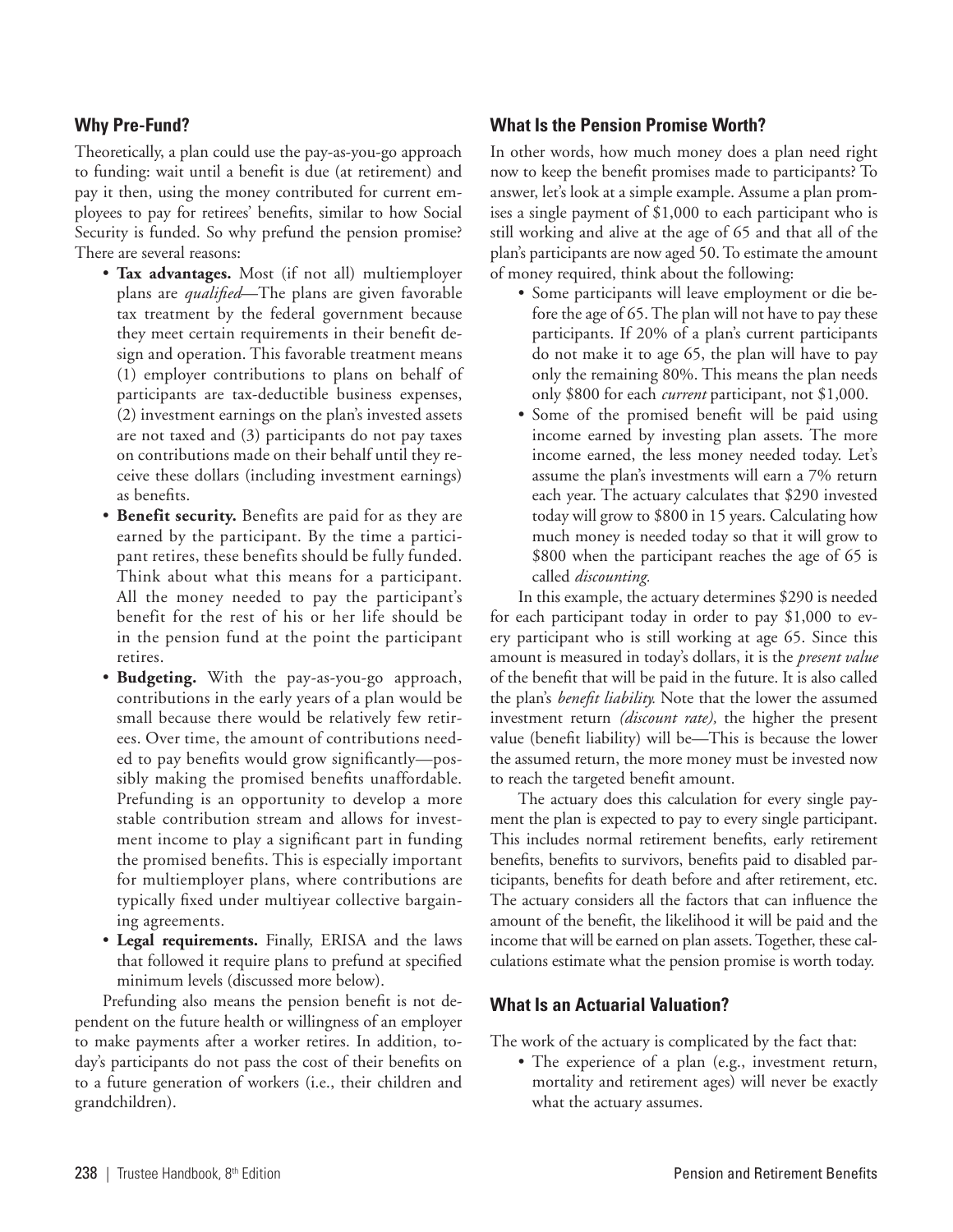• Trustees (or bargaining parties) periodically change plan benefits. This can create an immediate change in the plan's benefit liability.

As a result, plan liabilities rarely equal plan assets. A plan's cost in any one year must take into consideration:

- The value of the benefits earned by participants during the year (or assigned to the year under the actuarial cost method, which is called the *normal cost)*
- An amount to make up for any differences between what the actuary assumed and what actually happened—called *actuarial gains* or *losses*
- An amount to pay for any increases in past benefits awarded by trustees. Such increases are usually funded over several years, similar to a home mortgage.

The *actuarial valuation* is the tool used by the actuary to recommend the timing and amount of contributions to the plan for a given level of promised benefits. The valuation considers all of the participants as of a specific date each year, called the *valuation date.* Typically, though not always, the valuation date is the first day of the plan year.

## **What Are the Steps in the Actuarial Valuation Process?**

Completing an actuarial valuation involves answering a set of questions:

- What is the benefit promise?
- To whom is this promise made?
- How much of the promise is already funded?
- How will contributions be spread over future years to fully fund the promise?

The process to answer these questions follows.

## *Gather Information*

- **The benefits promised.** The actuary calculates the benefits participants expect as specified in the plan document.
- **Participant information.** To determine the amount of the potential benefits, information on each participant is needed including his or her birthdate, hire date (or date of first hour worked), date of entry into the plan, annual service history, contribution rates, pay (if benefits are pay related) and benefits in pay status. This information is required for participants who are active and earning benefits, inactive participants with a right to future benefits, those who are retired and receiving benefits, survivors of participants with a right to benefits and divorced spouses of participants who will get some benefits under a divorce agreement.

• **Assets.** The actuary also looks at the value of current plan assets, how asset values have changed over time and the plan's investment policy (i.e., its target asset allocation).

# *Make Assumptions About the Future*

The present value of a plan's promises depends on many things that happen in the future. The actuary must make *assumptions* about what is likely to happen. These assumptions generally fall into two categories—demographic and economic:

## *Demographic*

- **Turnover.** What is the chance participants will leave before becoming vested?
- **Retirement.** When are participants likely to retire?
- **Mortality.** What is the chance participants will survive to receive benefits, and for how long are they expected to receive these benefits?
- **Disability.** What is the chance participants will become disabled before retirement?
- **Work levels.** How many hours is each active participant expected to work each year?
- **Spouse/beneficiary.** What is the likelihood a participant will have a spouse or beneficiary entitled to receive benefits?

## *Economic*

- **Interest.** What is the expected annual investment return, given the plan's target asset allocation?
- **Pay.** If benefits and/or contributions are pay related, how will pay increase in the future?
- **Inflation.** What rates of inflation are likely in the future?
- **Expenses.** What are the expected annual operating expenses?

Actuaries are not fortune-tellers—They make assumptions considered reasonable based on (1) what has happened in the past and (2) predictions of how the future might be different. Consider rates of *mortality*—the likelihood participants will die each year in the future. Rates of mortality have been declining, and life expectancy has been increasing for many years. These trends may continue, though the rate of increasing life expectancy is difficult to accurately predict. Actuaries know when people have retired in the past but also realize a change in plan or government retirement benefits (e.g., Social Security) may influence the age at which people will retire in the future. Actuaries examine how plan investments have performed in the past but also consider future economic conditions.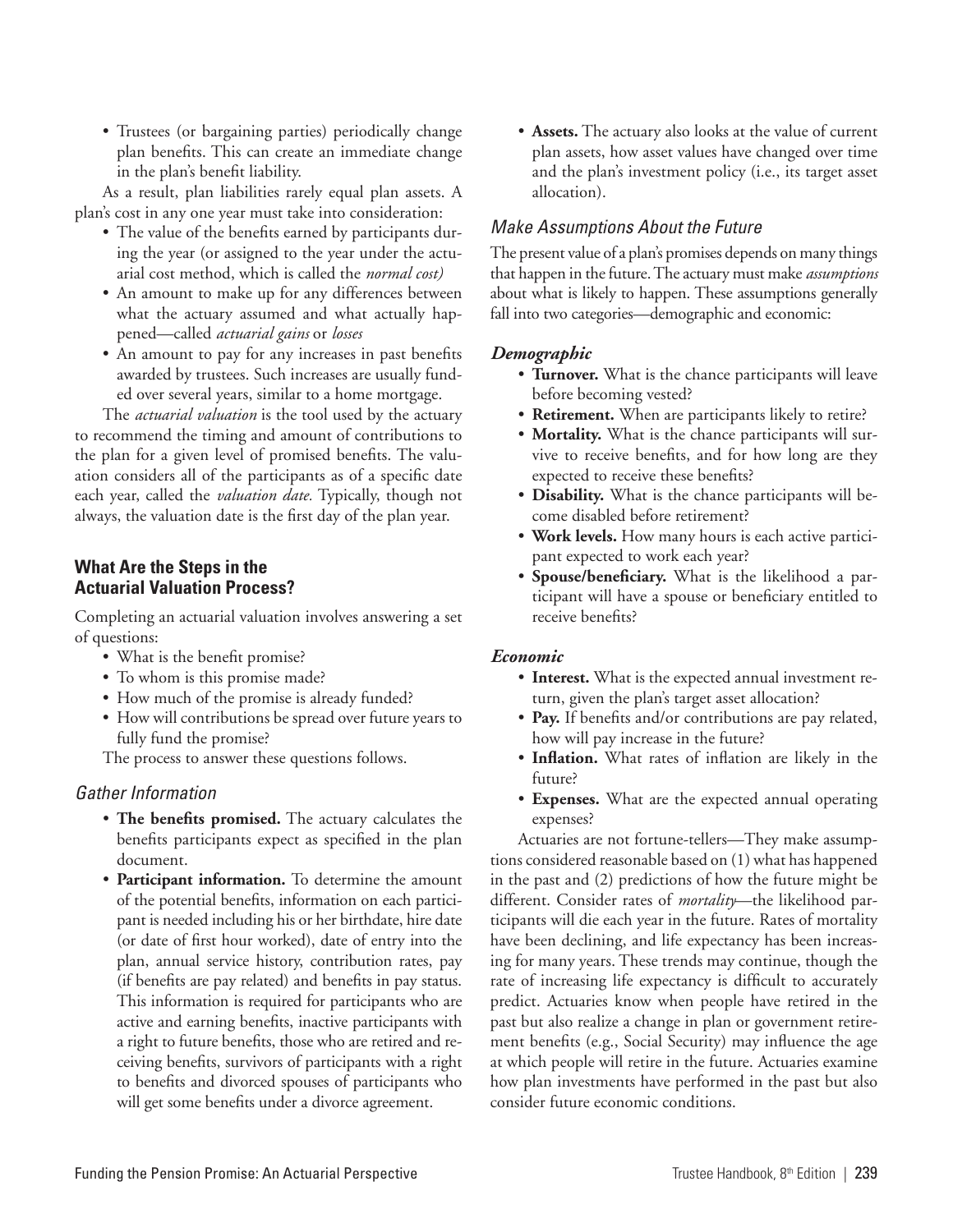Initially under ERISA, the assumptions for a multiemployer plan had to be reasonable "in the aggregate." This means an individual assumption could be less than reasonable if it was offset by another assumption. The PPA changed this to require that each assumption be reasonable on its own. It is not acceptable for one questionable assumption to be offset by another.

Note, however, that there is no single reasonable assumption for each assumption; rather, there is a *range* of reasonable assumptions. It is important for trustees to understand where the actuary's assumptions fall along a conservative-to-aggressive range. Assumptions that are too conservative may mean current contributions are greater than they need to be or benefits may be lower than they could be; conversely, overly aggressive assumptions may understate the contributions needed to adequately fund the benefits or may lead to benefit improvements that may become unaffordable over time.

#### *Calculate Liabilities and Costs*

Using the information gathered and the assumptions selected, the actuary calculates these present values of plan benefits:<sup>1</sup>

- Benefits earned by participants through the valuation date—the *liability for accrued benefits* (or *present value of accrued benefits)*
- Benefits that participants are expected to earn in the coming plan year—the *normal cost*
- Benefits that participants are expected to earn through their expected retirement date—the *liability for projected benefits* (or *present value of future benefits).*

Liability measurements are the "building blocks" for determining the contributions needed to adequately fund promised benefits. From these building blocks, the actuary develops the *actuarial cost,* which is generally the sum of these three components:

- 1. **Normal cost.** The present value of the benefits expected to be earned in the coming year
- 2. **Assumed operating expenses.** The non-investment related expenses such as administrative and professional service provider fees*.*
- 3. **Amortization of the unfunded liability.** The *unfunded liability* is the difference between the accrued benefit liability and the value of assets. The *amortization payment* is the amount calculated to pay off the unfunded liability over a specified period.

There are different types of actuarial costs for different uses in plan funding, as described in the following sections.

#### *Minimum Required Contribution*

To ensure the long-term security of promised benefits, ERISA specifies minimum annual funding requirements for multiemployer pension plans. The details of how this amount is calculated are found in ERISA Section 304 and Internal Revenue Code Section 431. In simple terms, the *minimum required contribution* is the net result of the following charges and credits:

#### *Charges*

- The normal cost (including assumed operating expenses)
- Amortization payments to fund
	- The initial unfunded liability
	- Increases in liability due to benefit improvements
	- Actuarial losses such as investment losses
	- Increases in liability due to changes in actuarial assumptions or methods.

#### *Credits*

- Amortization payments to fund
	- Actuarial gains
	- Reductions in liability due to changes in actuarial assumptions, methods or plan provisions
- Any credit balance.

The *credit balance* is the accumulated excess of actual contributions to the plan since the ERISA rules took effect (1976 for most plans) over the minimum contributions that would otherwise be required. If contributions paid over the years are larger than the required contributions, the plan has a credit balance and is in compliance with the minimum funding requirements for the year. On the other hand, if contributions are less than the required amount, the plan has a *funding deficiency* that could trigger federal excise taxes.

Prior years' excess contributions are tracked by something called the *Funding Standard Account (FSA).* Let's say a plan has a credit balance of \$100,000 from previous years' excess contributions. The plan's minimum funding requirement for the current year is \$1 million. Contributions for this year need to be only \$900,000—the \$1 million less the \$100,000 credit balance. After the end of each plan year, the actuary must certify whether the plan has met the minimum contribution requirements by completing Schedule MB of Form 5500.

The FSA operates much like a bank account with dollars added or subtracted at the end of each year. A positive FSA credit balance at the end of a year can be used to offset future minimum contribution requirements.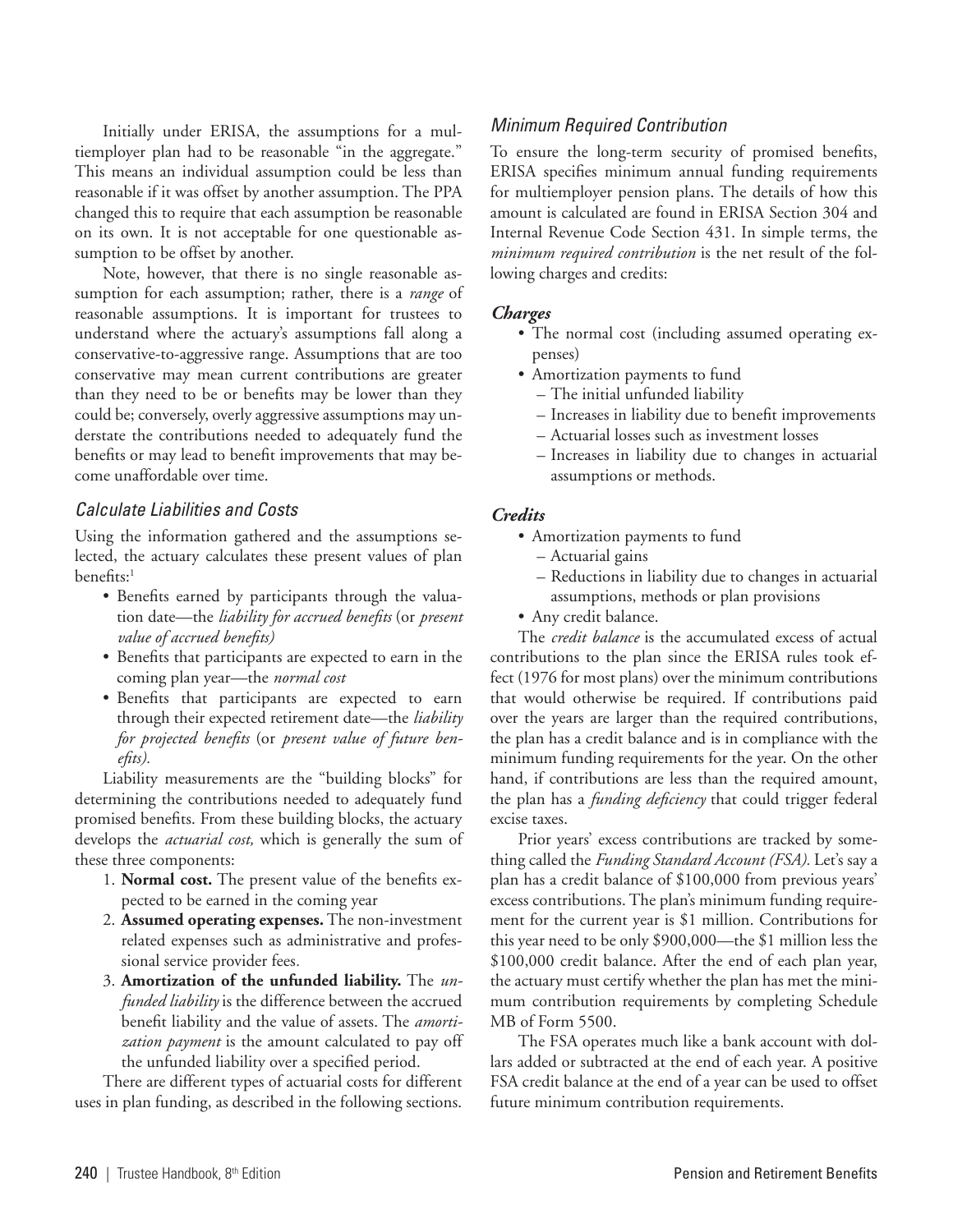The amortization charges and credits of the FSA are determined in a manner similar to mortgage payments, where a specific dollar amount is paid over a certain number of years with annual principal and interest payments at the interest rate assumed for the actuarial valuation. The specific periods for amortization are as follows for multiemployer plans:

- **Initial unfunded or overfunded actuarial accrued liability**—40 years for plans in existence before 2008, 15 years for plans coming into existence in 2008 or later
- **Actuarial gains and losses**—20 years for amounts arising prior to 1980, 15 years for amounts arising during 1980 and later
- **Changes in actuarial funding methods**—30 years if the change results in a credit, 40 years minus the number of years the FSA is in effect if the change resulted in a charge prior to 1995, 10 years for changes during 1995 and later that result in charges or credits
- **Changes in plan provisions**—30 years for amendments adopted prior to 2008, 15 years for amendments adopted in 2008 or later (except that amendments resulting in additional payouts that are expected to last less than 15 years are amortized over the expected payout period)
- **Changes in actuarial assumptions**—30 years for changes made prior to 2008, 15 years for changes made in 2008 or later.

Under certain circumstances, a plan may qualify for an extension of specific amortization charges to lower a plan's minimum contribution requirements.

# *Funding Policy Contribution*

In addition to the minimum required contribution under ERISA, the actuary typically calculates a *funding policy contribution* (sometimes referred to as an *actuarial cost* or *scheduled cost),* which is a theoretical annual contribution in accordance with a funding policy, established by plan trustees or simply a benchmark for determining the appropriate level of annual contributions.

The funding policy contribution consists of the normal cost (with assumed operating expenses) plus an amortization of the unfunded liability over a set period of time (e.g., 10 or 15 years) measured from each year's valuation date. The *excess* (or *shortfall)* of anticipated contributions over the funding policy contribution under the applicable collective bargaining agreement is called the *contribution margin* (or *deficit).* The contribution margin is not a statutory funding measurement but an indication of whether or not expected contributions will support the promised benefits. A contribution margin that is positive and projected to remain positive in future years generally indicates a plan's funding is expected to improve over time.

## *Maximum Deductible Contribution*

To encourage retirement saving, federal tax law allows employers to deduct their contributions to qualified employee benefit plans on their tax returns. The IRS, however, does not want this tax break used unfairly to avoid taxes. There is a maximum limit to how much employers can contribute to plans and deduct from their taxes. Any contributions in excess of this maximum cannot be deducted. In addition, excess contributions are subject to a 10% excise tax.

Prior to 2002, the maximum deductible limit was relatively low, and a number of plans were impacted by it, especially at the end of the bull market of the late 1990s. A common solution at that time was to increase plan benefits—Trustees often felt they had little choice but to do this given that contributions were set by collective bargaining agreements and, thus, not easily changed. In 2002, the rules were changed to allow employer contributions to be fully deductible, as long as they did not exceed the unfunded current liability of the plan.

*Current liability* is calculated using a current interest rate and a mortality table specified by the IRS. In 2006, the deductible limit was raised to 140% of current liability. In recent years, current liability has been much larger than the liability used for funding, because the prescribed range of current liability interest rates is generally much lower than the interest assumptions otherwise used for plan funding. Using a larger liability gives employers more room to claim a tax deduction. The rule changes, in combination with recent low interest rates, have meant contributions to multiemployer plans are virtually always fully deductible and are expected to remain so absent changes in the law or an unexpected rise in the current liability interest rates.

## **What Federal Laws Govern Pension Plans?**

After a series of pension disasters in the 1970s, the federal government stepped in and established benefit plan design and funding requirements. Over the years, these rules have become increasingly complex. Here is a brief overview of the history of these funding rules.

## *Employee Retirement Income Security Act of 1974*

ERISA introduced minimum standards to help ensure plan participants receive the benefits they have been promised.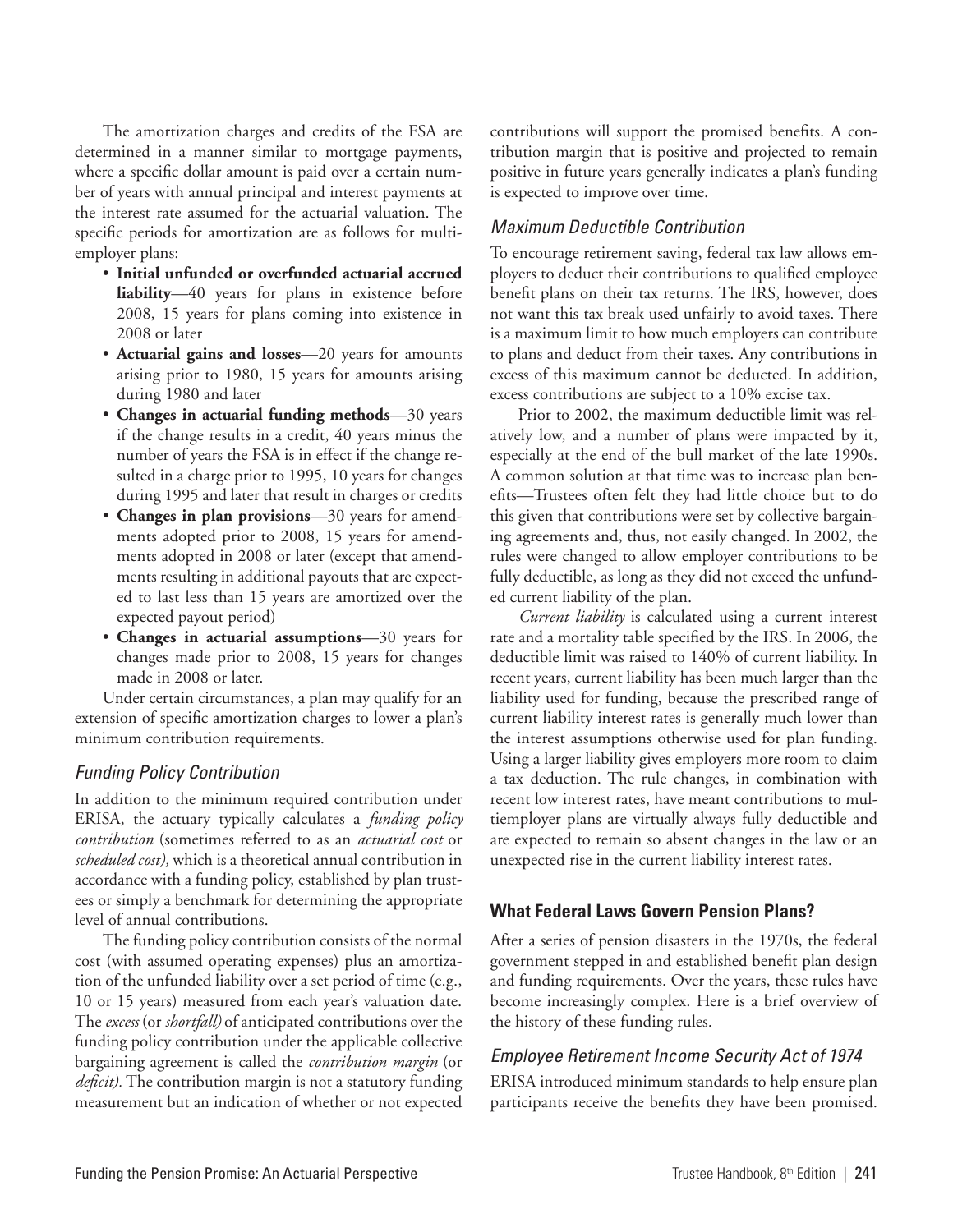In general, this federal law:

- Established minimum funding requirements for pension plans (as described previously). These funding requirements are determined by the funding method, the method for valuing plan assets and assumptions about the future.
- Approved the use of several different *funding methods—*the mathematical means of spreading the cost of a pension over a participant's working life. Some methods try to pay for benefits as they are earned, while others try to prefund benefits in preparation for the benefit cost increases as participants get older.
- Allowed plans to use an actuarial value of assets that differs from the market value for calculating funding requirements. The *market value* of an asset is what a buyer is willing to pay for the asset. This value tends to fluctuate from day to day and year to year. Accordingly, annual funding costs based on market value will also fluctuate from year to year. In contrast, the *actuarial value* smooths out the fluctuations by averaging asset values over several years—reducing the volatility.

## *Pension Protection Act of 2006*

From 2000 to 2002, investment markets tumbled and many pension plans suffered losses. Asset values declined, causing unfunded liabilities to rise sharply. The federal government passed the PPA of 2006 to strengthen funding requirements (and pension security). In general, this law:

- Established new standards to measure the financial health of multiemployer pension plans
- Requires actuaries to prepare and file an annual certification of a plan's funding status:
	- A plan is certified as *critical (red zone)* if it is projected to have a funding deficiency (i.e., a negative credit balance) within four years (or five years for certain less funded or mature plans).
	- A plan is certified as *endangered (yellow zone)* if it is not in critical status but the value of plan assets is less than 80% of the accrued benefit liability and/ or a funding deficiency is projected within seven years. A plan is certified as *seriously endangered (orange zone)* if both conditions are met. NOTE: See the discussion pertaining to MPRA that follows on how the endangered status rules were revised in 2014.
	- A plan that is not in critical or endangered status is considered to be reasonably healthy *(green zone).*

• Requires trustees of plans in critical or endangered status to develop a program to return to healthy status within approximately ten years. A plan in critical status must adopt a *Rehabilitation Plan.* A plan in endangered status must adopt a *Funding Improvement Plan* (see Exhibit 1).2

The PPA requires an actuarial certification be filed with the IRS by the 90th day of each plan year. Participants and other parties must be notified if the plan is certified in a non-green zone status. The actuarial certification uses the same assumptions used for the annual actuarial valuation with one important exception—the *projected industry activity assumption.* When performing an actuarial valuation, a plan actuary is not required to make an assumption as to whether the annual number of contribution base units (e.g., hours worked) will go up, down or remain the same beyond the valuation year. The credit balance projection for the PPA certification, however, does require this projected industry activity assumption, which is based on information provided by the trustees, who are expected to "act reasonably and in good faith."

# *Worker, Retiree, and Employer Recovery Act of 2008 Pension Relief Act of 2010*

When the investment markets collapsed in 2008, complying with the new PPA rules became so challenging that special legislative relief was passed twice. The Worker, Retiree, and Employer Recovery Act (WRERA) was passed in late 2008, followed by the Pension Relief Act of 2010 (PRA). Both laws attempted to ease the funding burden of underfunded multiemployer DB plans by providing more time to deal with the losses suffered in the 2008 market downturn. Without this relief, many plans would have found themselves unable to comply with the requirements of PPA.

# *Multiemployer Pension Reform Act of 2014*

MPRA was signed into law in December 2014. This law:

- Enacted several technical corrections to the PPA. Key among these provisions is a rule that a plan that would otherwise be certified in the yellow zone will be deemed certified in the green zone if the plan is projected to return to the green zone within ten years without any corrective action (i.e., contribution increases or benefit reductions).
- Created a new certification status, c*ritical and declining,* for critical status plans that are projected to become insolvent and unable to pay any benefits within the next 20 years (or within 15 years in certain situ-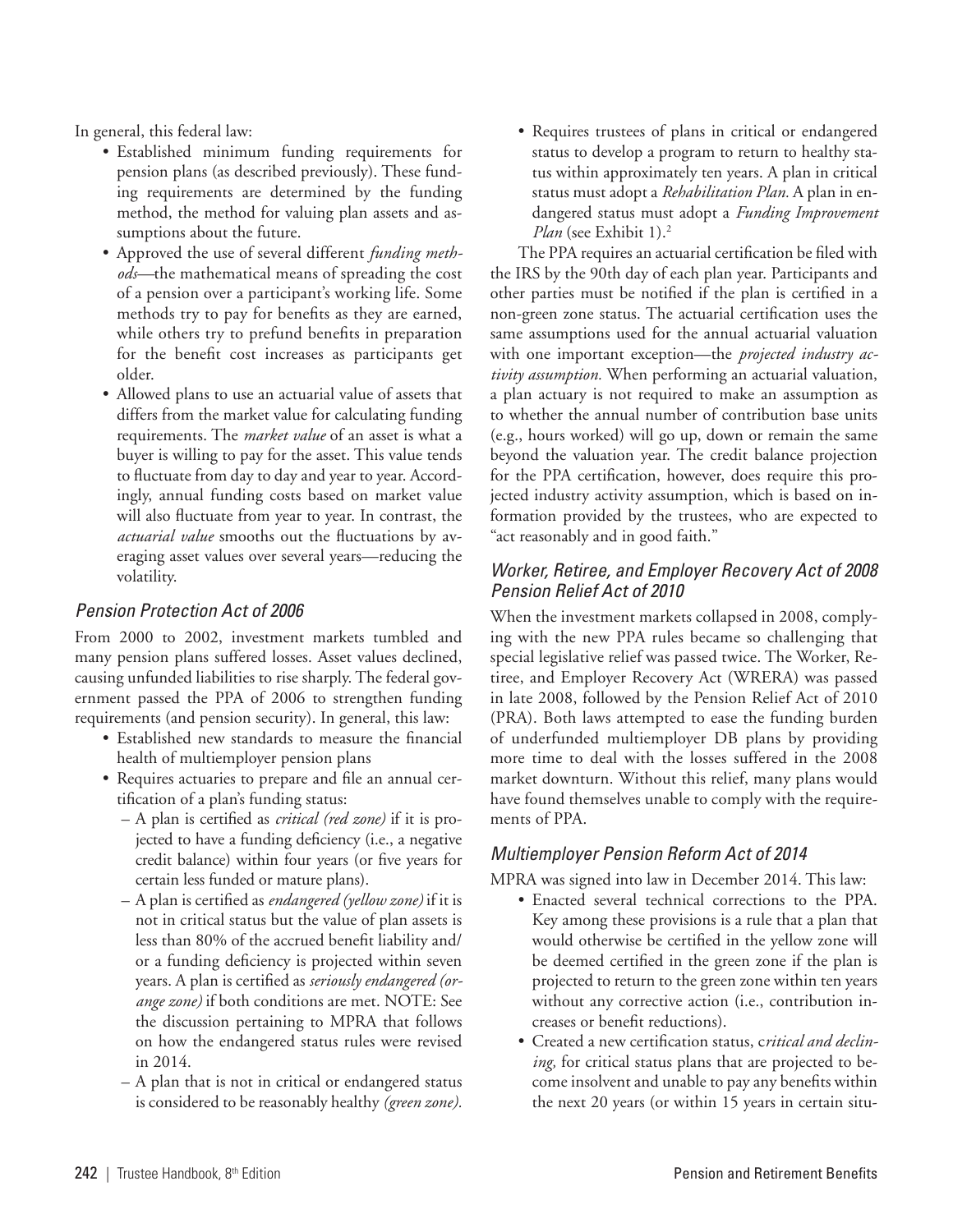# **Plan Financial Health**

## Critical Status (Red Zone)

A plan is certified as *critical* (or in the *red zone)* if it fails any one of four tests, generally related to whether it is projected to have a funding deficiency (negative credit balance) or cash flow problems within the next four years (or five years for certain less-well-funded or mature plans).

Trustees of a plan in the red zone are required to develop a *Rehabilitation Plan* (RP)—a schedule or schedules of revised contribution and/or benefit structures that address the plan's funding problems. The changes may include reductions or elimination of some accrued benefits. If the bargaining parties do not adopt a schedule for the next contract, a plan's board of trustees is required by law to impose a "default schedule" that reduces benefits to the maximum extent permitted by law before increasing contributions. Prior to adopting one of the RP schedules, employers may be required to contribute a surcharge to the plan.

The RP must be reasonably expected to bring the plan out of the red zone within ten years and keep the credit balance positive for at least ten more years.

A critical-status plan that is projected to become insolvent within 20 years (or 15 years in certain rare circumstances) is in *critical and declining status.* Plans in critical and declining status may submit an application to the Treasury Department under the MPRA rules to reduce (suspend) certain benefits if doing so will allow the plan to remain solvent.

## **Exhibit 1**

## Endangered Status (Yellow and Orange Zones)

A benefit plan is certified as *endangered* (in the *yellow zone)* if it is not critical (in the red zone) and either (1) its funded ratio is less than 80% or (2) it is projected to have a funding deficiency within seven years. A plan is *seriously endangered*  (in the *orange zone)* if both of these conditions are true. A plan that would otherwise be certified in the yellow zone but is projected to return to the green zone within ten years without corrective action is deemed to be in the green zone.

Trustees of plans in the yellow or orange zone must develop a *Funding Improvement Plan* (FIP)—a schedule or schedules showing revised contribution and/or benefit structures that address their plan's funding problems. The schedule(s) must be adopted by the plan's bargaining parties for the next contract. If the parties do not do so, the law requires the board of trustees to impose a default schedule.

For a plan in the yellow zone, the FIP must be designed to improve the funded ratio by one-third of the underfunding and eliminate any funding deficiencies projected to occur within ten years. For example, if a plan was 73% funded when it was certified as yellow, the schedule must increase the funded ratio to at least 82% by the end of the improvement period (one-third of 100% less 73%, or 27%, is 9%. 73% plus 9% is 82%).

For a plan in the orange zone, the FIP must be designed to improve the funded percentage by 20% of the underfunded amount in 15 years. For example, if a plan was 75% funded when it was certified as orange, the FIP must be designed to increase the funded percentage of the plan to no less than 80% at the end of 15 years (20% of 100% less 75%, or 25%, is 5%. 75% plus 5% is 80%).

ations). A plan in critical and declining status may file an application with the Treasury Department to reduce *(suspend)* certain benefits if doing so makes it possible for the plan to remain solvent.

- Expanded the authority of the Pension Benefit Guaranty Corporation (PBGC) to facilitate mergers for critical and declining plans. See "What Happens When an Employer Withdraws From a Plan" on page \_\_\_ for more information about the PBGC.
- Increased Pension Benefit Guaranty Corporation (PBGC) premiums. With more plans expected to become insolvent in the wake of the 2008 economic crisis, the PBGC's multiemployer plan program is itself facing the risk of insolvency. Premiums were increased to help mitigate the PBGC's risk of insolvency, though the increases under MPRA are likely not sufficient to solve the PBGC's projected funding shortfalls.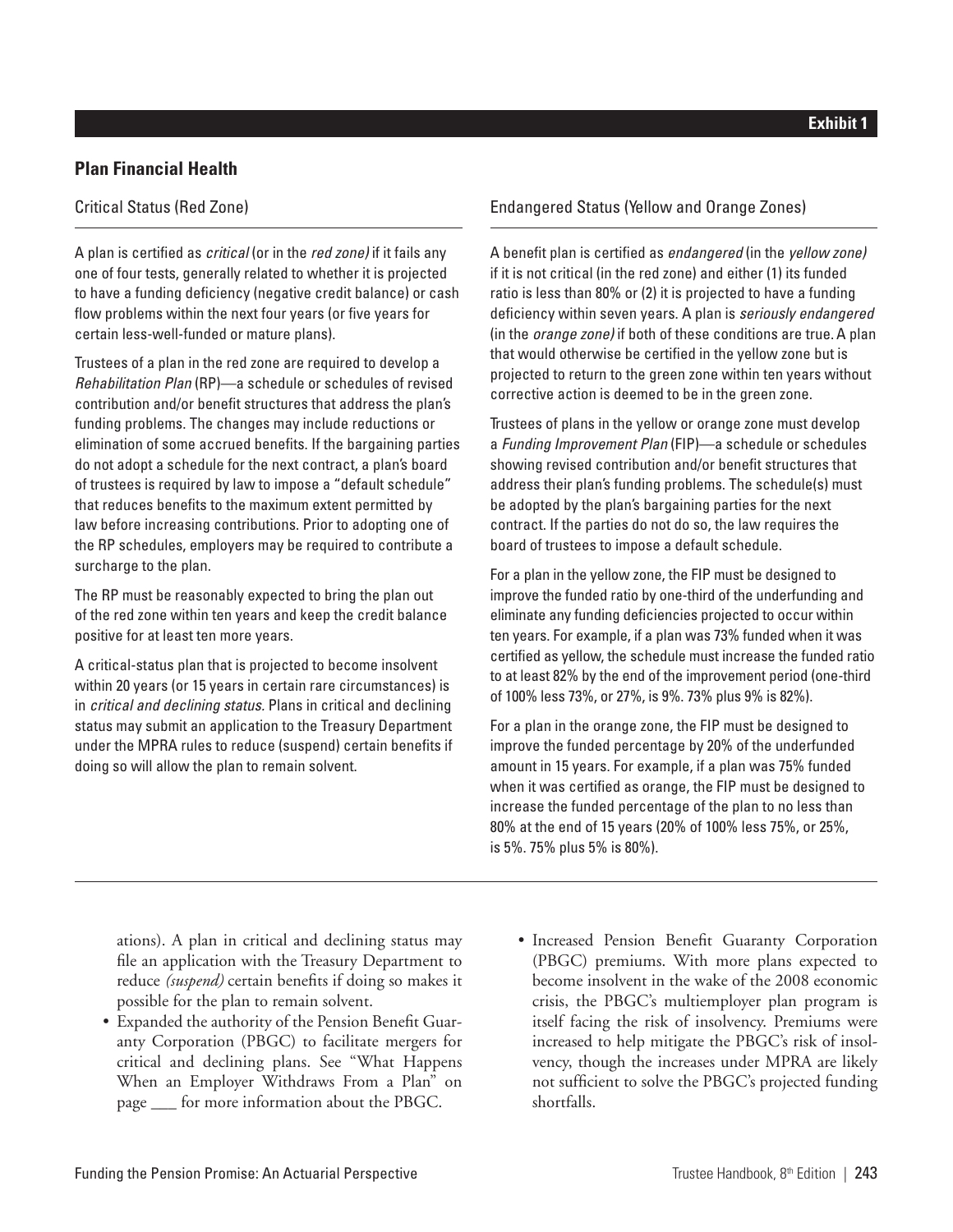## **How Is Plan Financial Health Measured?**

The following considerations (among others) are used to assess a plan's financial health:

- **How do employer contributions compare to the minimum funding requirements?** If contributions exceeded the minimum requirements in past years, the credit balance created by the prior excess contributions can help cover the current year's minimum cost.
- **Is there enough money to pay the benefits promised?** The *funded ratio* (or *funded percent)* is the value of a plan's assets divided by a plan's liability for accrued benefits. If this ratio is more than 100%, there are enough assets to pay all of the promised benefits, and the plan is financially healthy. If the ratio is less than 100%, trustees may need to take steps to address the shortfall. If the ratio is less than 80%, the plan is potentially endangered under the PPA, and trustees may be required to take steps to fix this.
- **Will the plan be able to make future benefit payments as they come due?** Projecting plan assets will answer this question. If the plan is projected to run out of money, it will not be able to pay benefits and will become insolvent or may need to apply for benefit suspensions under MPRA to achieve long term solvency.

## *Actuarial Valuation Forecasts*

Perhaps the most important tool for assessing a plan's funding health is the *actuarial valuation forecast* (also called a *projection).* This forecast is a series of multiyear valuations, projecting what a plan's funding might look like in the future. Forecasts are important because a single year's "snapshot" valuation results may be misleading—One plan that is currently 100% funded might have a declining funded percentage in the future because contributions are inadequate to maintain the current full funding, while another plan that is only 80% funded now may be projected to reach 100% funding within a few years. In this case, the current year's valuation would imply that the first plan is healthier than the second plan, but the forecast shows that the second plan is actually in a better financial position than the first plan. $3$ 

Forecasts typically project these funding results:

- Minimum required contribution and credit balance
- Funded percentage
- Funding policy contribution and contribution margin.

Other results may also be included in the forecast, such as the plan's unfunded vested benefits for withdrawal liability (discussed later) or the plan's cash flow. Forecast models can be set up so that factors such as contribution rates, work levels, benefits and investment returns can be varied to assess the sensitivity of funding results to changes in these variables.

As noted previously, the annual PPA funding status certification requires a projection of the plan's credit balance; however, a projection of the funded percentage will generally provide more insight into the plan's long-term funding health.

## *The Valuation Report*

After completing the valuation, the actuary prepares a formal report documenting the valuation results. The report includes the funding information described above as well as the key information on which the calculations are based, such as a summary of the plan's benefit provisions and the actuarial assumptions and methods used in the valuation.

Even though the valuation report may appear imposing, trustees should take the time to go through it. It is an essential document that provides the trustees with important information about a plan's funding health. It has a summary of plan benefits, offers an overview of participant characteristics, summarizes plan assets and states the assumptions the actuary is making about the future. It also includes details of the actuary's calculations. Trustees do not need to fully understand all the details of the actuary's calculations, but they should understand the basic concepts. With this information, trustees can answer important financial questions:

- Has the plan put aside enough money to fulfill the promises made so far?
- If not, what steps are needed to make up the shortfall?
- Are plan contributions sufficient to meet IRS funding requirements?
- What is the outlook for the future—Is the plan heading in the right direction?
- Can the plan afford to improve benefits?

Actuaries often prepare a supplemental "valuation highlights" presentation for discussion with trustees. The highlights presentation summarizes the key results of the valuation and provides valuation forecast results to give trustees a clearer picture of where plan funding may be headed.

## **How Should We Talk to our Actuary?**

Actuarial matters can get technical, but trustees must understand enough to make important plan decisions. Here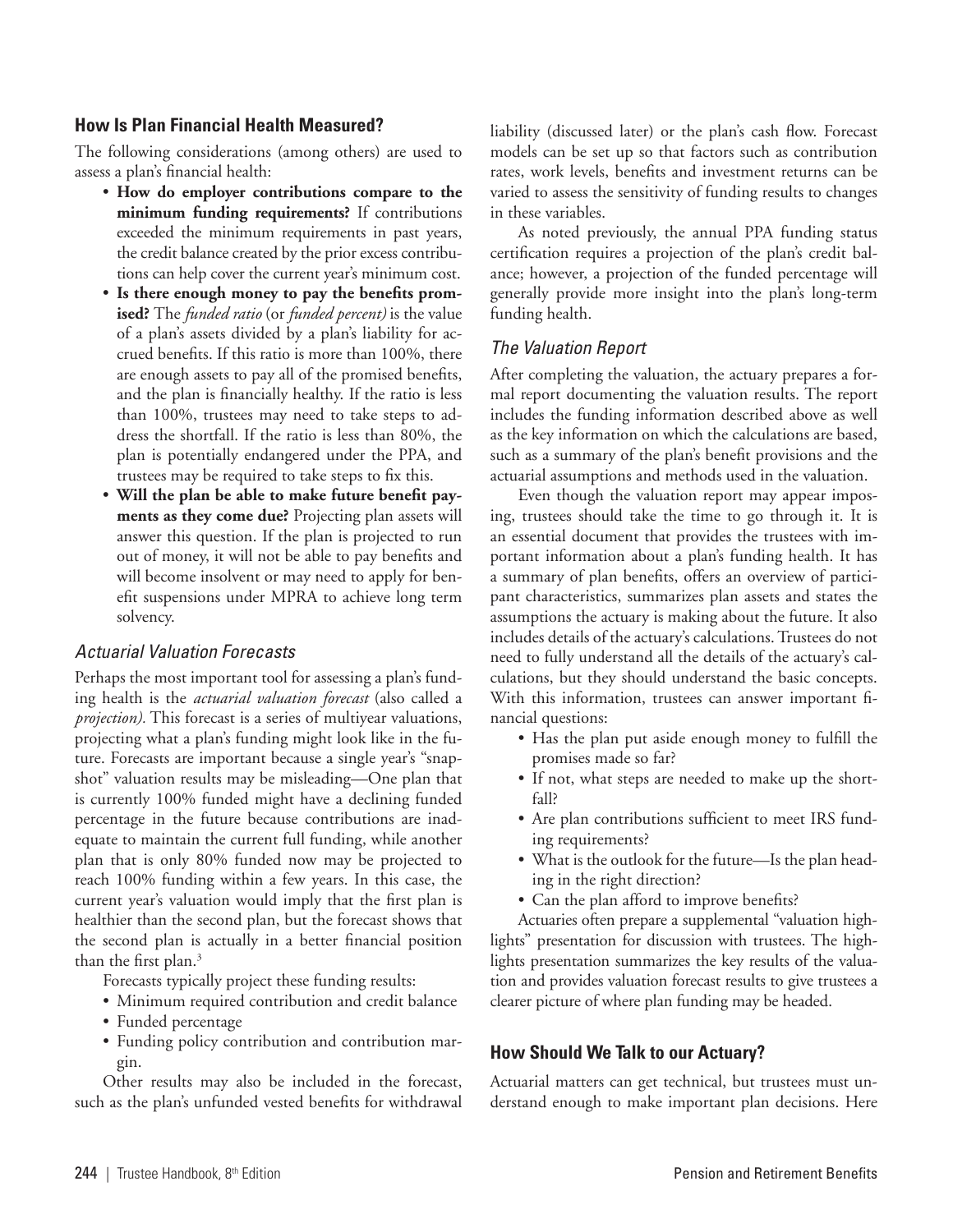are a few suggestions to help improve communication with a plan actuary:

- **Ask questions.** Actuaries usually arrive in a business suit, with a computer and a bunch of initials after their names. This can make them a little imposing. "I don't want to look stupid, so I don't ask questions." That is the wrong approach. Actuaries work for plan trustees, not the other way around. Trustees have hired and pay for the actuary's services and should get their money's worth. ASK QUESTIONS. It is a lot worse to make a bad decision for a plan than to ask a silly question.
- **Insist on plain English.** Actuaries use a lot of jargon, and not everyone understands all of the buzzwords. Ask actuaries to speak in plain English. If trustees do not understand a word or concept, they should ask for an understandable explanation. They should keep asking questions until they understand what the actuary is saying.
- **Understand the assumptions.** Ask the plan actuary about the assumptions used in the valuation. These are the actuary's best estimates about what is going to happen in the future. Consider whether the assumptions are reasonable. Are investment decisions made to meet the actuary's assumptions, or do the assumptions reflect how trustees have chosen to invest plan assets?
- **Share special knowledge.** Trustees know their industry and things that are happening that may affect the future. Trustees know plan participants, how participants think and what motivates them. Trustees may know about a big new project, a new collective bargaining agreement, pending layoffs or a plant shutdown. The actuary needs this information to provide trustees with the best possible service.
- **Let the actuary know plan objectives.** Some trustees include the actuary as a trusted advisor. The actuary attends full trustee meetings and gets to know trustee concerns and challenges. Other trustees view the actuary as a numbers geek—the actuary is invited to attend one meeting a year to present a report, and then he or she is dismissed until the following year. An actuary that is seen once a year cannot know much about the plan's needs and challenges. The actuary who knows plan issues can do a better job helping trustees find solutions.
- Allow enough time. Trustees often need to make important decisions based on the information presented by the actuary. A 15-minute presentation is not enough time to fully understand the implications

of results presented by the actuary. Actuaries understand trustees need to manage meetings efficiently and accomplish many things in a limited amount of time, but it is important to schedule sufficient time for the actuary to explain his or her work.

• **Be fair.** Sometimes labor and management trustees do not get along very well. They disagree on what is best for plan participants. Labor wants larger benefits. Management wants better funding. Sometimes one side will try to use the actuary to support its position in negotiations with the other side. The actuary doesn't represent labor or management. The actuary is responsible to the plan. Trustees should use the actuary to get objective information so they can make informed decisions, not try to get the actuary to take sides.

## **What Happens When an Employer Withdraws From a Plan?**

ERISA requires the sponsors of single employer pension plans to keep the promises they make to their employees. This means that, even if the employer decides to terminate a pension plan, the employer is still required to pay for any unfunded benefits. Employers cannot just walk away from their promises. If the employer goes bankrupt—then and only then—a government insurance program (the PBGC) steps in to pay unfunded benefits.

Multiemployer plans posed a unique problem when ERISA was drafted, because these plans have many participating employers. The departure of one employer does not cause the plan to terminate. It took Congress six years after the passage of ERISA to develop a way to deal with the departure of employers from multiemployer plans, with the Multiemployer Pension Plan Amendments Act (MPPAA) of 1980. The philosophy is the same—a pension promise made must be kept—but the mechanics are different. An employer that chooses to withdraw from a multiemployer plan must pay its share of any unfunded vested benefits.

Trustees have several responsibilities when a withdrawal occurs:

- Identify employers when they withdraw
- Calculate the amount of the employer's withdrawal liability
- Assess and collect the liability.

# *Identify Withdrawn Employers*

MPPAA defines what it means to withdraw. A *complete withdrawal* occurs when an employer: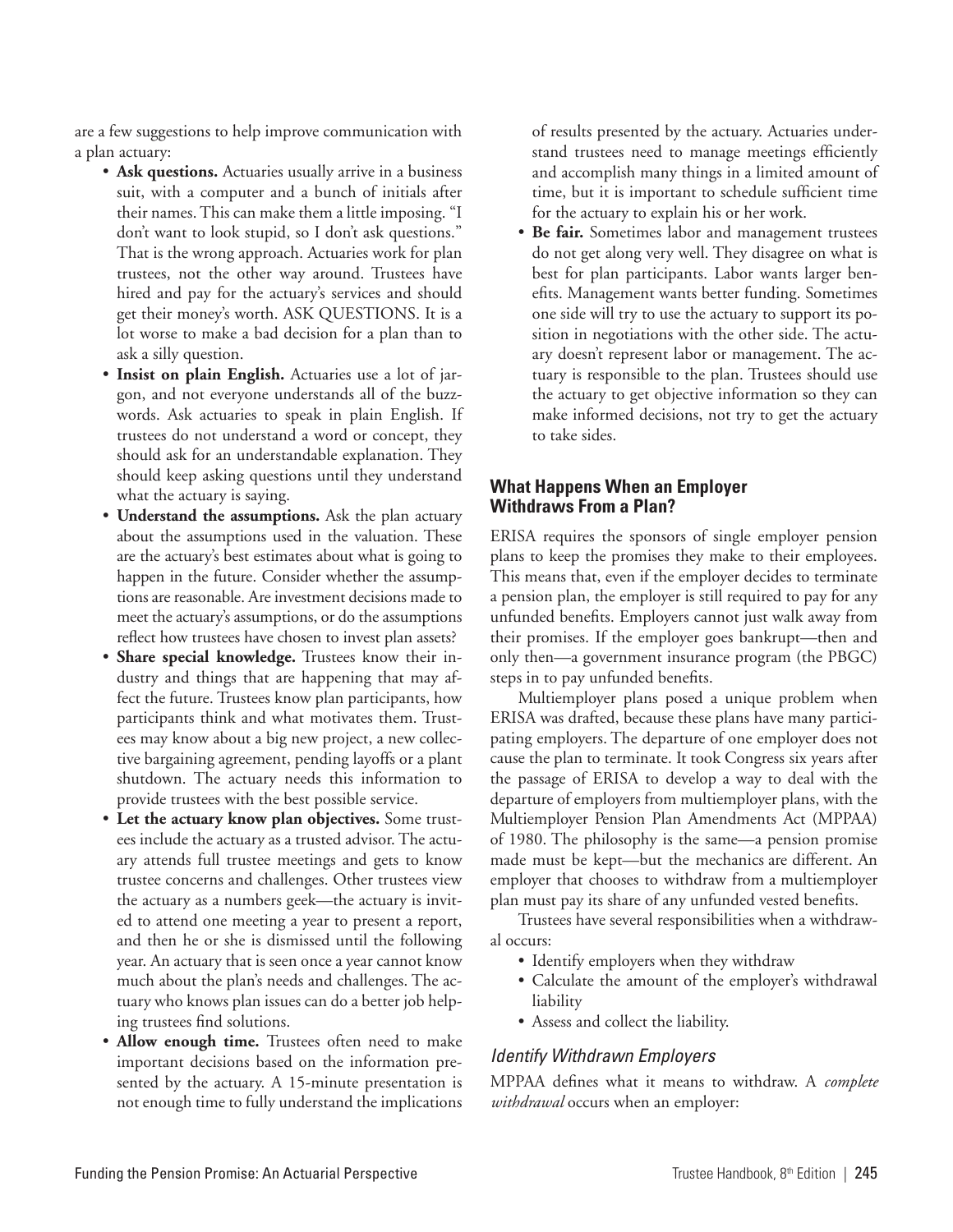- Permanently ceases to have an obligation to contribute under the plan, or
- Permanently ceases all covered operations under the plan.

While this may seem relatively straightforward, there are many complications and a number of exceptions. There are special rules for building and construction plans, the entertainment industry and the trucking industry. There are special rules to deal with the sale of a company. There are even special rules dealing with a *partial withdrawal*—a situation in which an employer has a sharp decline in contributions or only partially meets its contribution obligation.

Trustees must work with their plan administrator and legal counsel to determine if an employer has withdrawn. Partial withdrawals can be particularly hard to identify as it can take three years before the legal definition is met. It is important that a plan administrator have procedures to track and identify withdrawals.

## *Calculate the Amount of Withdrawal Liability*

Determining an employer's withdrawal liability starts by calculating the value of vested benefits of the plan. Note that this is not the liability for all accrued benefits—It is only the value of the accrued benefits that are vested. This value is calculated at the end of the plan year prior to withdrawal. The liability on December 31 may not be the same as the liability the next day—January 1—if, for example, actuarial assumptions or plan benefits have been changed effective January 1.

The selection of assumptions for withdrawal liability is an important issue. There is no requirement that the assumptions used for plan funding must also be used for withdrawal liability—Many plans use a lower interest assumption for withdrawal liability. The use of a lower interest assumption can be justified on grounds that the withdrawing employer's liability is fixed at the time of withdrawal and the employer is not responsible for the risk associated with future performance of plan investments. The use of a lower interest assumption produces larger values for vested benefits and, correspondingly, larger withdrawal liability than if the funding interest assumption were used. While this may serve as a deterrent to withdrawal, it may also make it more difficult to attract new employers to a plan.

The value of plan assets is subtracted from the value of vested benefits to get the *unfunded vested benefits (UVB).* MPPAA does not specify how to value the assets. Many plans use the market value but, as noted previously, this tends to bounce around from year to year. Other plans use

the actuarial (or smoothed) value of assets. This value tends to be more stable from year to year but may provide an opportunity for employers to time their withdrawal from the plan in a way that minimizes their withdrawal liability.

The UVB is allocated among all participating employers. A withdrawing employer's withdrawal liability is then its share of the UVB. The law describes an automatic (or *presumptive)* method for allocating the UVB among plan employers, but it also provides other optional methods. Without going into the technical details of the presumptive method of UVB allocation, the concept is that each employer's share of the UVB is based on its share of total contributions to the plan—For example, if an employer accounts for 2% of total plan contributions, its withdrawal liability will be about 2% of the UVB.4 The law also allows a plan to apply to the PBGC to use a method not specifically described in the law. The different allocation methods provide an attempt to find a balance between what is fair and what is practical. The "fairest" methods tend to be very complex, requiring extensive records and complex calculations. The "simpler" methods tend to sacrifice some of the "fairness."

Plans in certain industries, like construction, are required to use the presumptive method. If plan trustees do not formally select one of the options, the presumptive method automatically applies. Trustees should discuss withdrawal liability assumptions and methods with the plan actuary to be sure the assumptions and methods are reasonable and appropriate and to understand the implication of any changes.

The amount calculated above may then be reduced under a *de minimis rule.* The intent of this rule is to eliminate or reduce the amount of withdrawal liability charged to small employers. A withdrawal liability of less than \$50,000 is forgiven. If it is between \$50,000 and \$100,000, it is reduced by \$50,000.<sup>5</sup> Above \$100,000, the offset is reduced but by an amount less than \$50,000. Above \$150,000, there is no reduction.

#### *Assess and Collect the Withdrawal Liability*

A plan attorney has confirmed that an employer withdrew. The plan actuary has calculated the amount of withdrawal liability. Now the plan must notify the withdrawn employer of the withdrawal liability amount and provide a schedule of withdrawal liability payments.

In general, the law requires the withdrawing employer to continue contributing to the plan at roughly the same amount (or greater) as prior to the withdrawal until the full withdrawal liability is paid. The required payment is